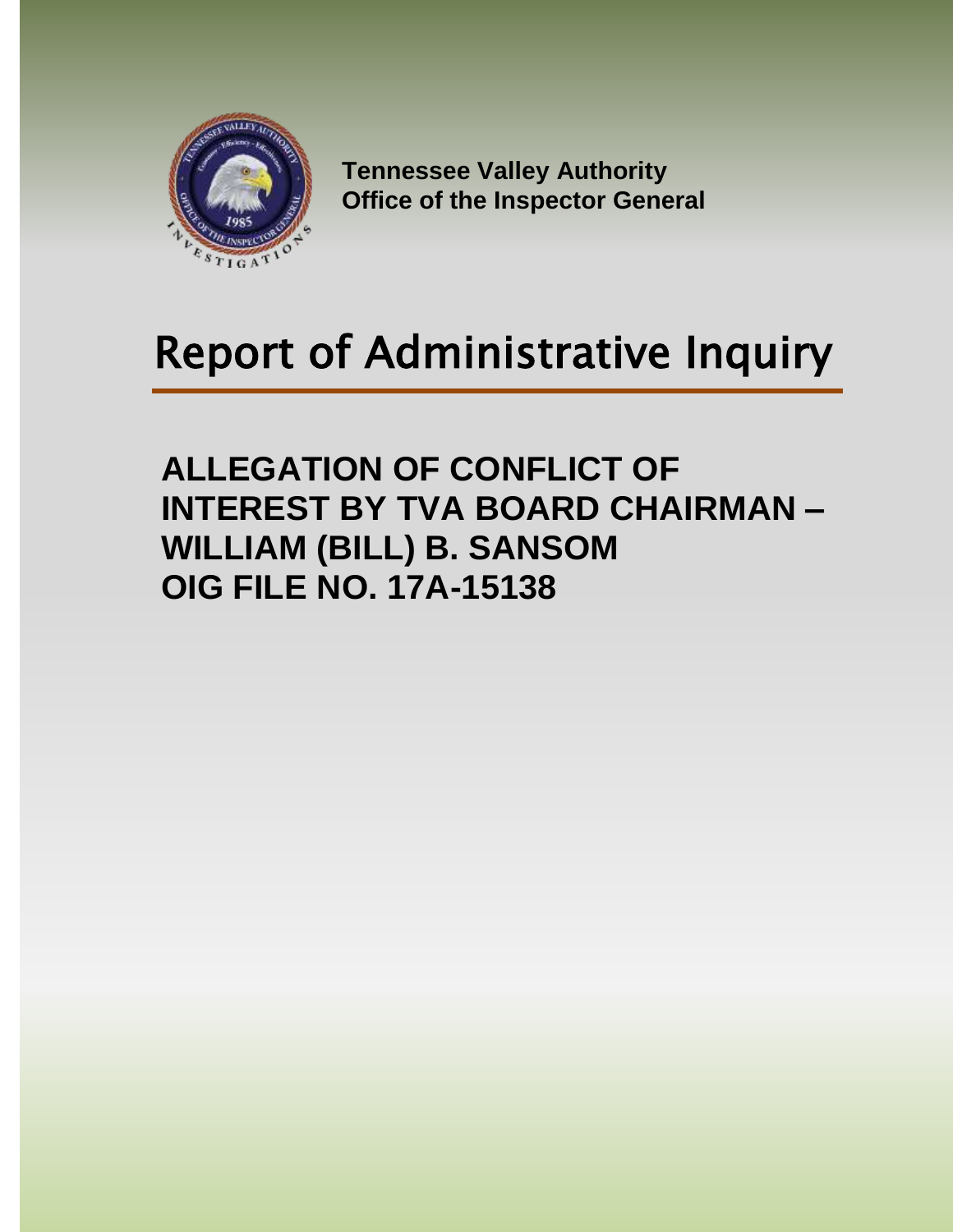

**Tennessee Valley Authority Office of the Inspector General**

### EXECUTIVE SUMMARY

### **ALLEGATION OF CONFLICT OF INTEREST BY TVA BOARD CHAIRMAN – WILLIAM (BILL) B. SANSOM OIG FILE NO. 17A-15138**

This investigation was initiated after an allegation was made at the April 18, 2013, TVA Board of Directors' (Board) meeting that Board Chairman William (Bill) B. Sansom was in violation of a conflict of interest statute, the TVA Conflict of Interest Policy, and TVA's nepotism policy. Specifically, a member of the public alleged Mr. Sansom held financial interests in companies which did business with TVA and that Mr. Sansom had a son-in-law who worked for TVA.

Our investigation found the following:

- Board members are required to comply with both the conflict of interest statute found at Title 18, United States Code, § 208 (18 USC § 208) and the TVA Conflict of Interest Policy.
- 18 USC § 208 prohibits a government official from participating "personally and substantially" in a "particular matter" in which he or she has a personal financial interest. There is no evidence that Mr. Sansom has taken action on a "particular matter" which affects his personal financial interest and, therefore, cannot be said to have a conflict of interest under this statute.
- The TVA Conflict of Interest Policy (see attached) defines a conflict as a Board member holding a financial interest in (1) a distributor, (2) an entity in the electricity business, or (3) an entity that might be adversely affected by the success of TVA's electricity business. There is an exception for such holdings of \$25,000 or less. A review of Mr. Sansom's financial disclosure statement shows he has not reported a holding in any such company and is not in violation of the policy.
- The allegation that Mr. Sansom's son-in-law works at TVA and the implication that this might violate TVA's nepotism policy is untrue. Mr. Sansom's son-in-law does not work for TVA, but for a local school system.
- Although the alleged conflicts of interest are not cognizable under law or policy, the TVA Conflict of Interest Policy allows the Board to address appearances of conflict to determine if the appearance is reasonably held and if any action should be taken. The investigation produced evidence relevant to the Board's consideration of this allegation. For instance, the companies mentioned often did not do business with TVA or, if so, in only small amounts. The decisions to contract with these companies were made below Board level and did not involve Mr. Sansom.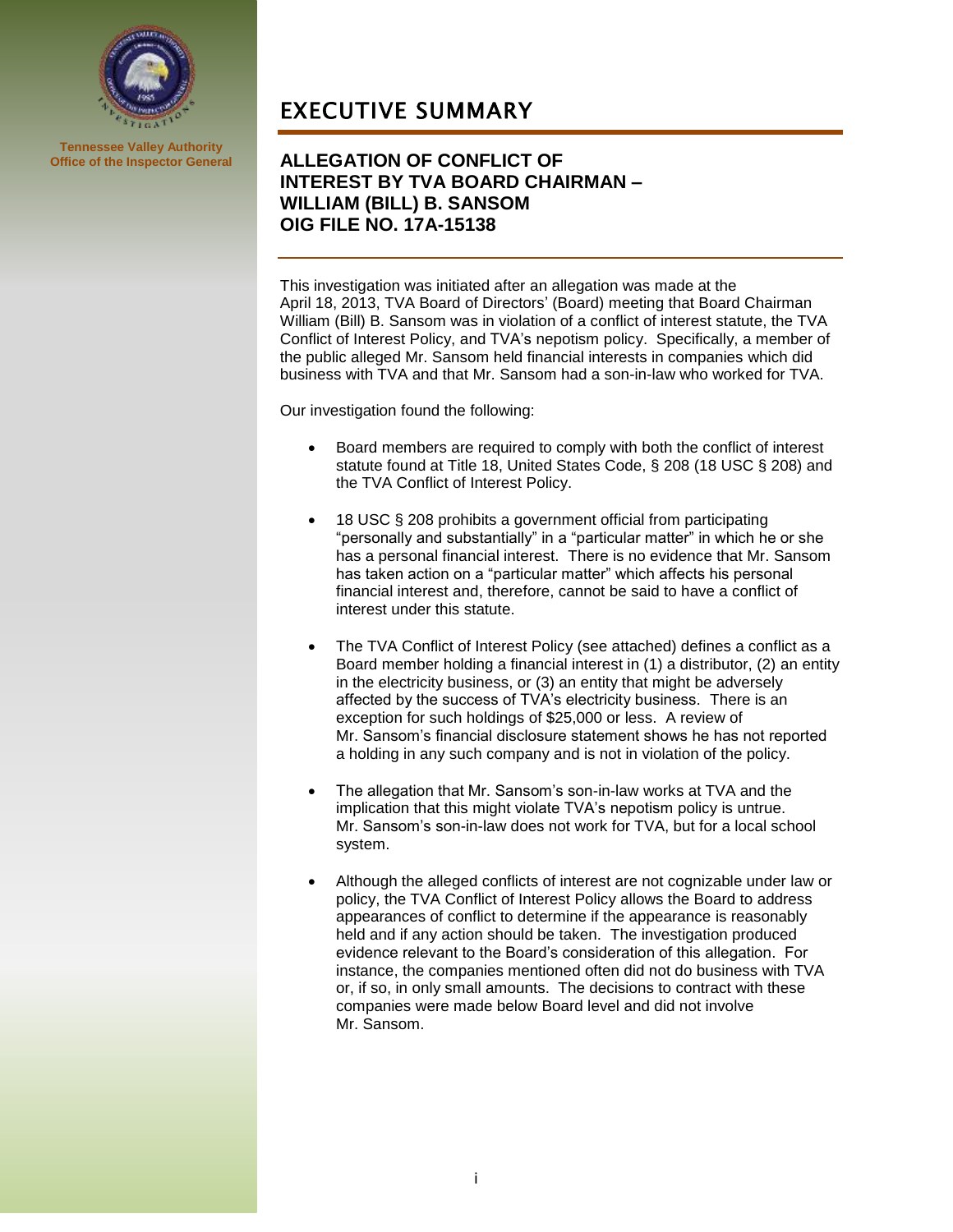

**Tennessee Valley Authority Office of the Inspector General**

August 5, 2013

William D. Johnson, WT 7B-K

ALLEGATION OF A CONFLICT OF INTEREST BY TVA BOARD CHAIRMAN – WILLIAM (BILL) B. SANSOM OIG FILE NO. 17A-15138

We have completed our investigation of an allegation we received alleging TVA Board Chairman Bill Sansom had conflicts of interest. Our investigation found the following.

### BACKGROUND

On April 18, 2013, Garry Morgan, a member of the public, spoke at the TVA quarterly Board meeting and made several allegations that Mr. Sansom had conflicts of interest involving his role as TVA Board Chairman and his private financial interests. Additionally, Mr. Morgan suggested the possibility Mr. Sansom was involved in nepotism. Specifically, Mr. Morgan alleged the following:

- Mr. Sansom owned more than \$25,000 in stock in a particular company and that this was prohibited by the TVA Conflict of Interest Policy.
- Mr. Sansom was a director at TVA while he was also a director at First Horizon (a bank) and that TVA Health Savings Accounts were held by First Horizon.
- Mr. Sansom worked for American Limestone Company until 1979 and may have financial interests in the company and sucessor companies which could conflict with his role at TVA.
- Mr. Sansom owns stock in Astec Industries, which Mr. Morgan estimated to total about \$59,000 on April 16, 2013. Mr. Morgan further stated this amount exceeded the \$25,000 ownership limit in the TVA Conflict of Interest Policy.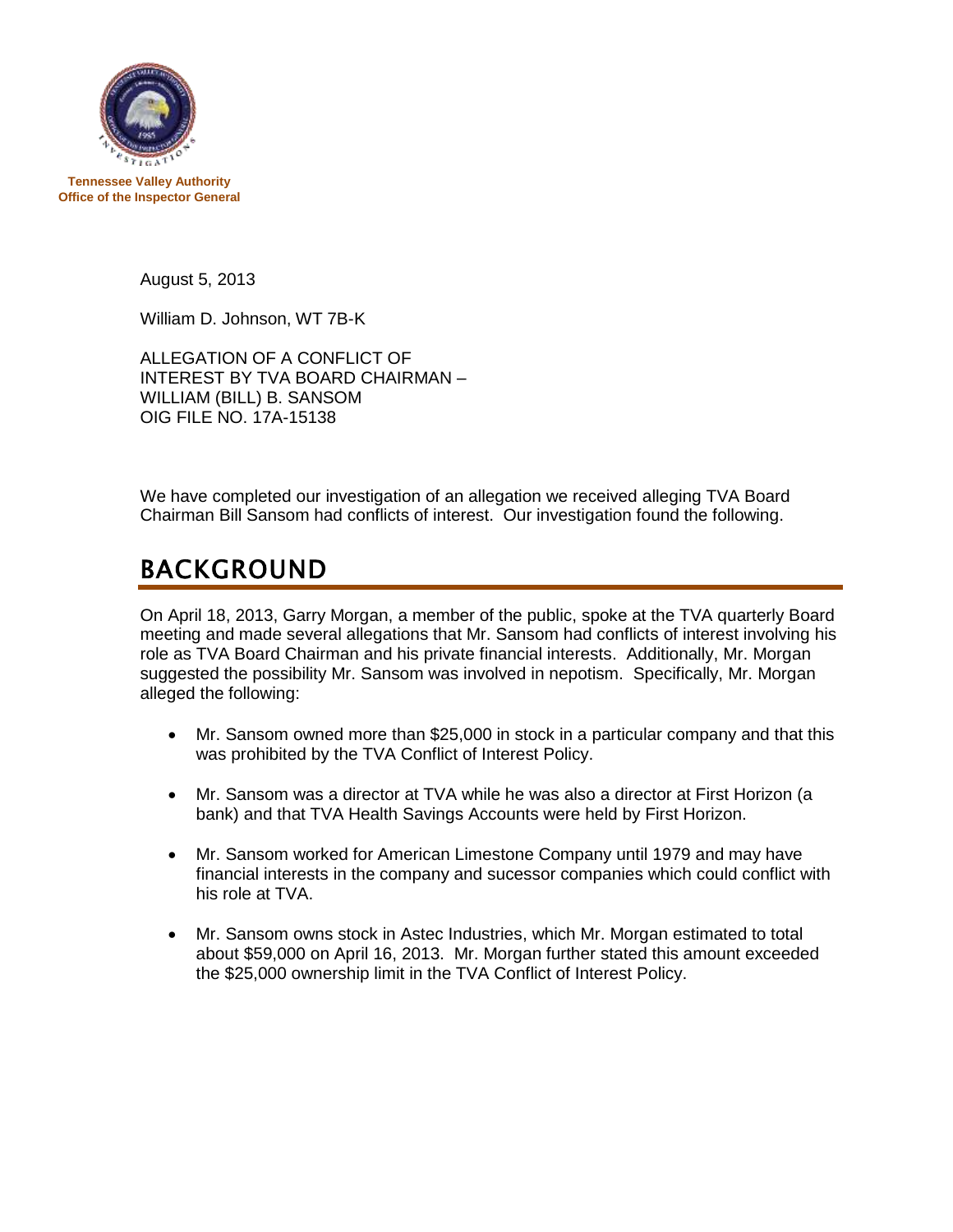William D. Johnson Page 2 August 5, 2013

- Mr. Sansom owned shares in Martin Marietta Materials which Mr. Morgan estimated the value at \$78,072.08. Mr. Morgan alleged this would "exceed the \$25,000 ownership interest limits established by the Tennessee Valley Authority's Conflict of Interest Policy." However, Mr. Morgan was unsure if Mr. Sansom still had an interest in Martin Marietta Materials. By pointing out that Martin Marietta Materials produced construction aggregates used in flue gas desulphurization, Mr. Morgan also raises the question of whether matters involving TVA scrubber projects at fossil plants could benefit Mr. Sansom personally.
- Mr. Sansom may have a relative who works for TVA as a material handler.

These allegations trigger analysis under the federal conflicts of interest statue 18 USC § 208, the TVA Conflict of Interest Policy, and the TVA nepotism policy. Additionally, there is the question of whether Mr. Sansom had personal financial interests which create the appearance of a conflict even though there is not, in fact, a conflict.

# 18 USC § 208

18 USC § 208(b) prohibits government officers or employees from participating "personally and substantially" in their official capacity in a "particular matter" in which he or she has a financial interest. To participate "personally and substantially" means the officer or employee would have to take action which affected his or her financial interest. Furthermore, the action must be about a specific subject matter involving specific parties and not simply general interests. In fact, matters which are broad in scope may not require an officer or employee be disqualifed from participation even though he or she might be remotely affected by the matter. If such a particular matter arises which the official or employee can affect by taking official action, then he or she is disqualifed from working on that matter.

The conflict allegations levied by Mr. Morgan do not suggest any instance in which Mr. Sansom has participated in a decision through the TVA Board that has had a direct and predictable effect on his personal financial interests. The allegation presents the issue of whether Mr. Sansom's investment in Martin Marietta Materials might lead to his approval of an action that would lead TVA to make purchases from that company. However, there is no evidence Mr. Sansom has taken such an action and whether such a matter which directly affects Martin Marietta Materials might arise in the future is speculative. If a matter came before the Board that would directly affect Mr. Sansom's financial interests he would have to recuse himself from taking action. However, after interviewing and reviewing Mr. Sansom's financial holdings, there is no evidence he has voted or taken any action as a Board member regarding a particular matter in which he held a personal financial interest.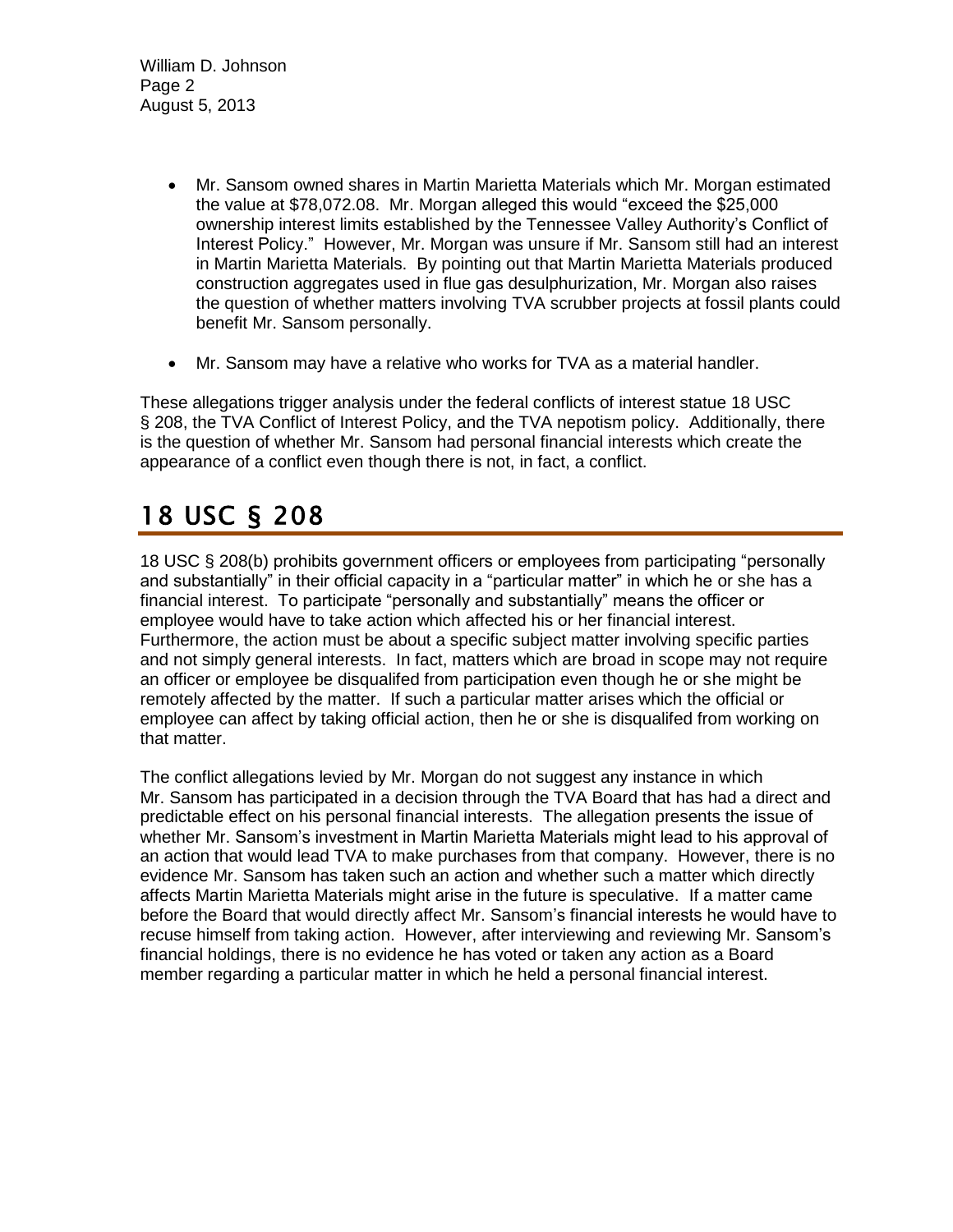William D. Johnson Page 3 August 5, 2013

TVA Board members are aware of the need to refrain from voting on matters directly affecting their financial interests and work with TVA ethics officials to avoid such conflicts. Board members are required to keep ethics officials apprised of their financial interests and the ethics officials review those interests in light of particular matters before the Board to ensure members recuse themselves when necessary.

# TVA CONFLICT OF INTEREST POLICY

The TVA Conflict of Interest Policy (as enacted by the TVA Board) imposes ethical duties on TVA Board members in addition to those found in 18 USC § 208. The policy does not allow Board members to own a financial interest in the following three types of investments:

- 1. Distributors of TVA power;
- 2. Entities involved in the wholesale or retail generation, transmission or sale of electricity; and
- 3. Entities reasonably perceived to be likely to be adversely affected by TVA's success as a producer or transmitter of electricity.

Under the policy, a financial interest does not include ownership of publicly traded companies when valued at \$25,000 or less. Thus, a Board member who held \$25,000 or less of publicly traded stock in one of the three types of investments listed above would not be in violation of the policy.

None of the financial interests mentioned in the allegation fall within the three categories of investments prohibited in the TVA Conflict of Interest Policy. First Horizon is a banking company; American Limestone (in whatever form it may still exist) mines rock; Astec manufactures equipment for paving roads, processing aggregate and drilling wells; and Martin Marietta Materials produces construction aggregates. The allegation emphasizes that Mr. Sansom may own more than \$25,000 in First Horizon, Astec and Martin Marietta Materials and therefore be in violation of the policy. However, because the policy only applies to holdings in distributors, entities competing with TVA, and entities likely to be adversely affected by TVA's success, the \$25,000 exception is irrelevant in this case.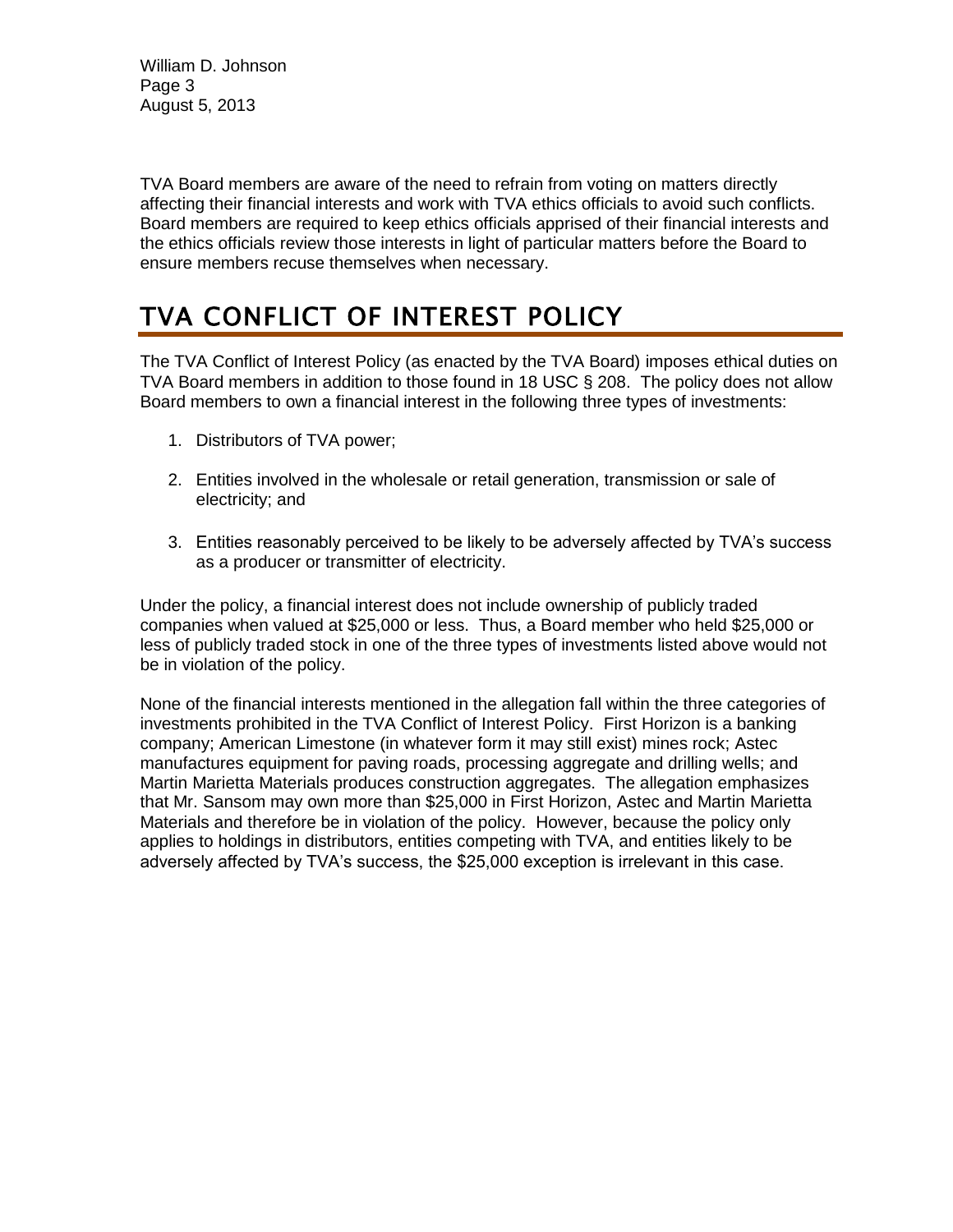William D. Johnson Page 4 August 5, 2013

### NEPOTISM

The allegation that Mr. Sansom's son-in-law may be a TVA employee is of concern because both federal law and TVA policy prohibit a TVA official from hiring a relative if the official may exercise control over the relative hired. However, our investigation shows the TVA employee alleged to be related to Mr. Sansom is not. The confusion occurred because the TVA employee shares the same name as Mr. Sansom's son-in-law. Mr. Sansom's son-in-law does not work for TVA but for a local school district.

## APPEARANCE OF A CONFLICT

Title 5, Code of Federal Regulations, § 2635.502 (5 CFR § 2635.502) provides that if a federal employee knows his or her involvement in a particular matter involving specific parties might lead a reasonable person with knowledge of the relevant facts to question his impartiality then the employee should refrain taking action on that matter unless the employee has disclosed the facts to the agency designee and received permission.

While the responsibility of determining the reasonableness of the appearance of a conflict under 5 CFR § 2635.502 rests with the federal employee and permission to participate in a matter where there is the appearance of a conflict lies with the agency designee, members of the the public form their own opinions based on their knowledge of the situation. Accordingly, the public should consider the following facts when forming an opinion of whether Mr. Sansom's financial interests and his duties at TVA would lead a reasonable person to believe there is an appearance of a conflict for any particular matter he has participated in as Chairperson of the TVA Board.

### First Horizon National Corporation

- First Horizon National Corporation is the parent of First Tennessee Bank. Mr. Sansom served on the Board of Directors of First Horizon for a number of years before leaving in 2012.
- First Tennessee provides the TVA purchase card and pays TVA for doing so.
- First Horizon provided TVA with medical savings accounts for employees until 2010. TVA paid First Horizon a total of \$6,300,828.60 on the contract.
- We found no evidence that Mr. Sansom voted on any matter involving TVA and First Horizon or First Tennessee.

### American Limestone

Mr. Sansom was an employee of American Limestone until 1979.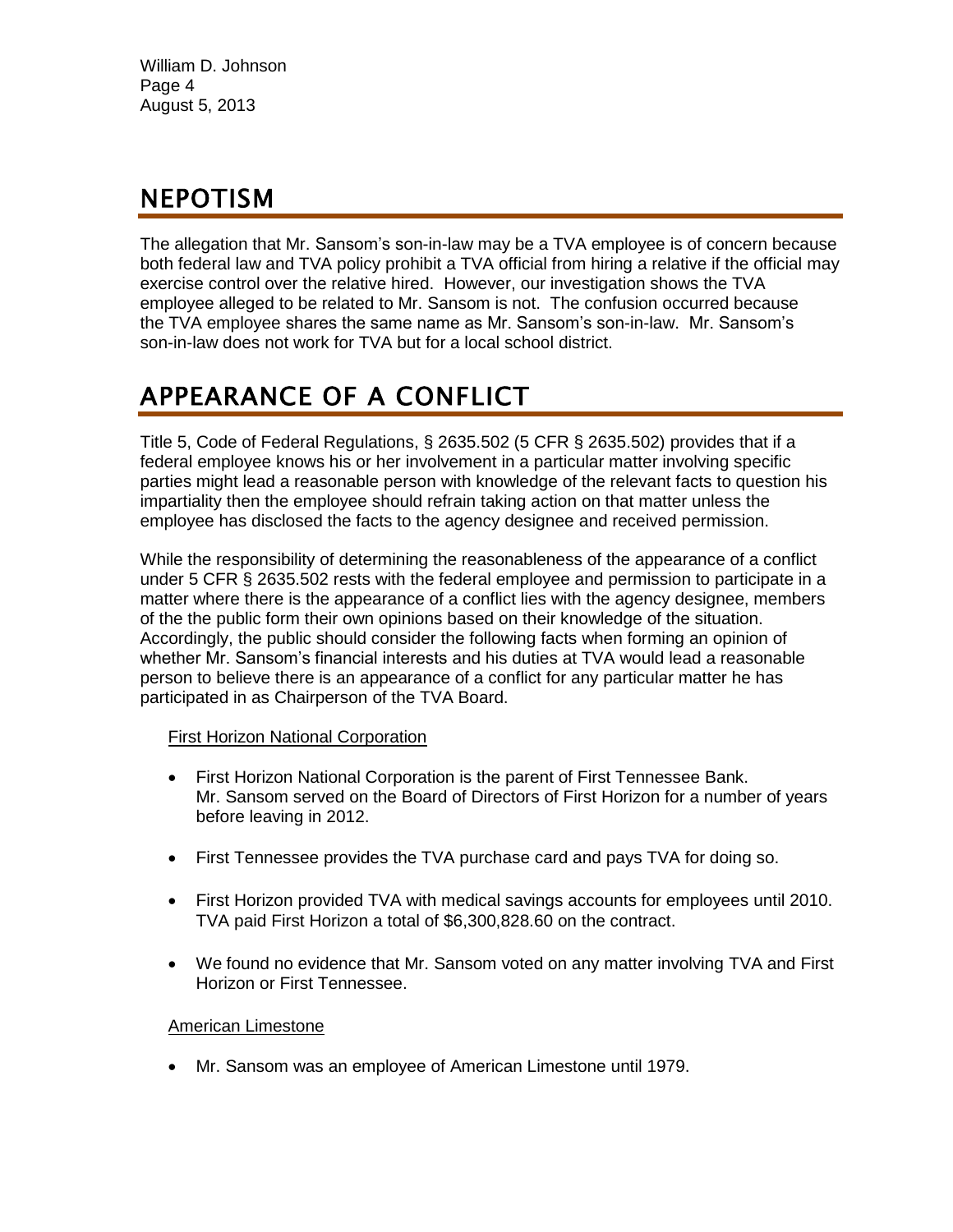- Mr. Sansom states he has no ownership interest in American Limestone or any of its successor companies.
- We found no evidence Mr. Sansom participated as a Board member in any issue where American Limestone and TVA were parties.

#### Astec Industries and Astec Mobile Screens, Inc.

- TVA's only business with Astec Industries occurred in 2009 and was for \$578.40.
- TVA contracted with Astec Mobile Screens in 2006 and paid the company \$15,830.55.
- We found nothing suggesting Mr. Sansom participated on any issue directly involving these companies in TVA while he has served on the Board.

#### Martin Marietta Materials

- TVA last did business with Martin Marietta Materials in 2006 in the amount of \$5,380.75.
- During Mr. Sansom's tenure on the TVA Board, there is no evidence he has participated in any matter in which TVA and Martin Marietta Materials were parties.

### **FINDINGS**

The allegations that Mr. Sansom's financial interests and his position as a TVA Board member create a conflict of interest (or the appearance of a conflict) can be broken down into four issues. Namely, (1) whether he has a conflict under federal law, (2) whether he has a conflict under TVA policy, (3) whether he reasonably appears to have a conflict even if there is no actual conflict, and (4) whether he has violated laws and policies which prohibit nepotism at TVA.

There is no evidence Mr. Sansom has a conflict of interest under federal law as set forth at 18 USC § 208. The statute prohibits a federal government official or employee from participating "personally and substantially" in a "particular matter" involving the government and the personal financial interest. We found no facts to suggest Mr. Sansom participated in such a matter.

The TVA Conflict of Interest Policy prohibits Board members from holding three types of financial interests. Board members may not have holdings in distributors of TVA power, entities engaged in the retail or wholesale generation, transmission or sale of electricity, or entities which would be adversely affected by TVA's success. Our investigation found Mr. Sansom's holdings did not include any such financial interests.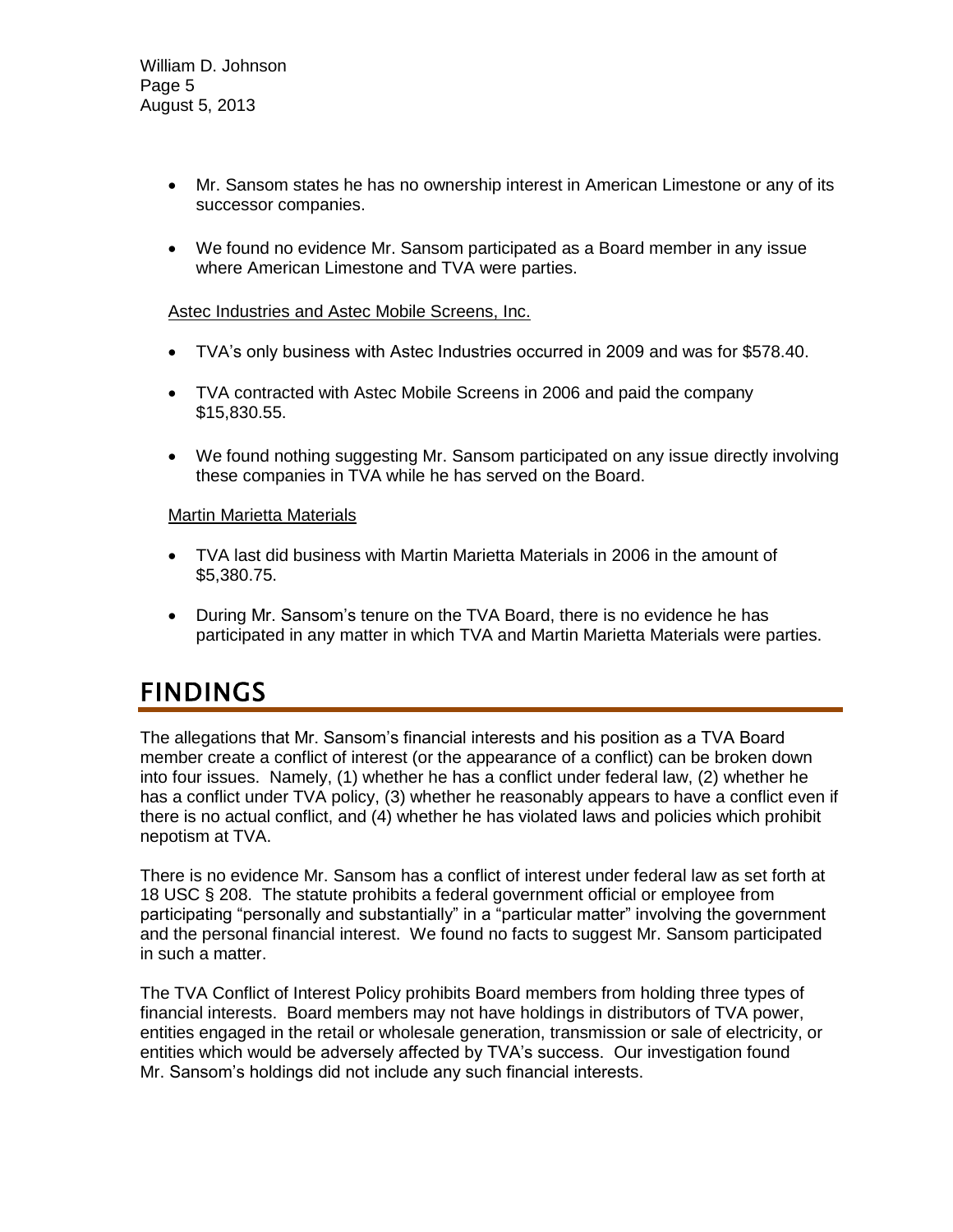William D. Johnson Page 6 August 5, 2013

The appearance of a conflict under the TVA Conflict of Interest Policy must be reasonable. Deciding what is reasonable is ultimately an issue for the Board; however, our investigation revealed evidence relevant to reasonableness. There was no evidence Mr. Sansom participated as a Board member in any matter involving the companies cited, most of the companies did very little business with TVA, and he did not have an ownership interest in one company.

Regarding the nepotism allegation, the investigation found the person alleged to be Mr. Sansom's son-in-law and working at TVA was unrelated to Mr. Sansom.

This report has been designated "TVA Restricted" in accordance with TVA-SPP-12.02, TVA Information Management Policy. Accordingly, it should not be disclosed further without the prior approval of the Inspector General or his designee. In addition, no redacted version of this report should be distributed without notification to the Inspector General of the redactions that have been made.

The CBn

John E. Brennan Assistant Inspector General (Investigations) ET 4C-K

WDW:MSW:KMM Attachment cc (Attachment): Peyton T. Hairston, Jr., WT 7B-K Ralph E. Rodgers, WT 6A-K OIG File No. 17A-15138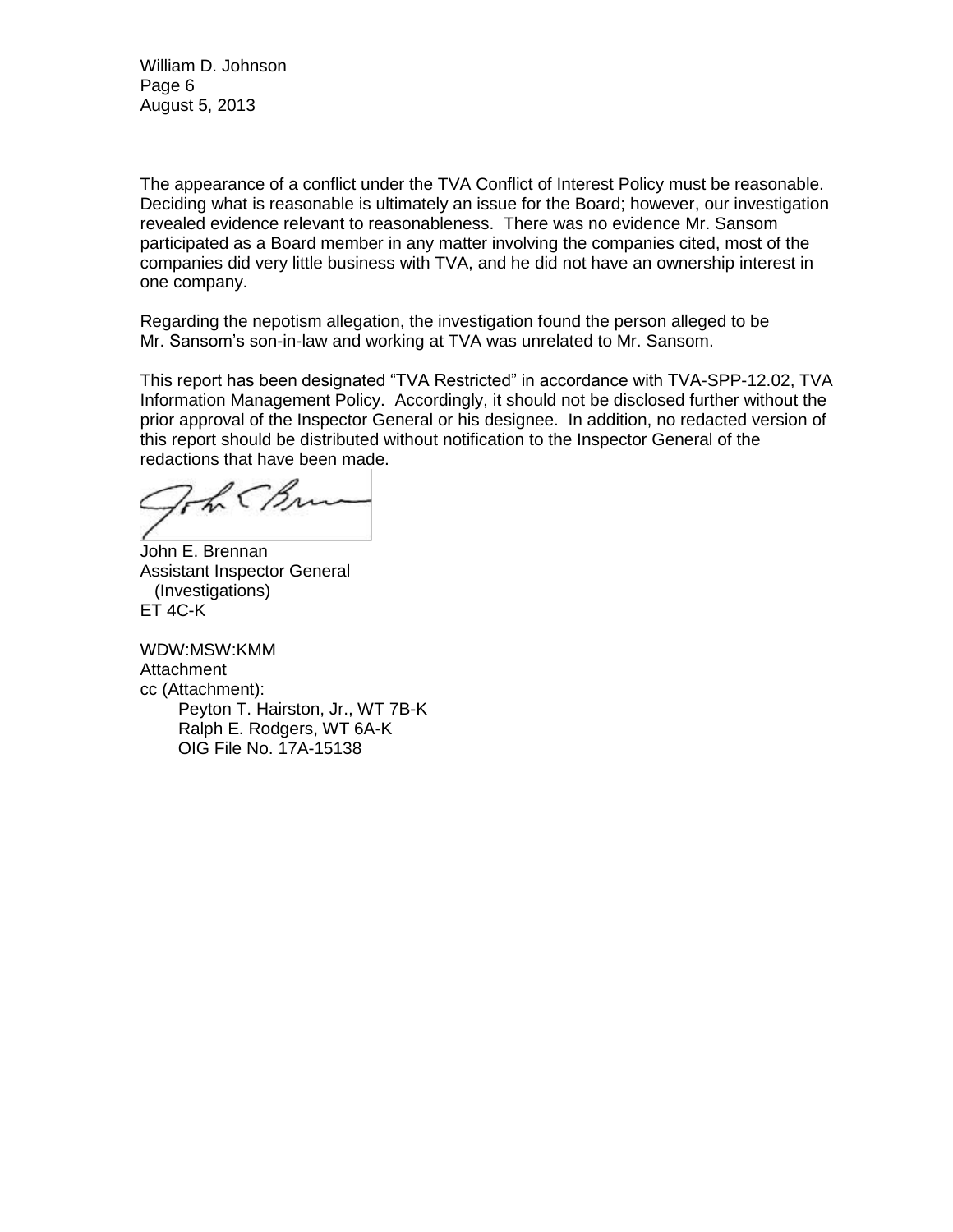#### **Tennessee Valley Authority Conflict of Interest Policy**

The Board of Directors of the Tennessee Valley Authority (TVA) adopts this Conflict of Interest Policy which shall be applicable to Board members, the Chief Executive Officer, and employees of TVA.

#### I. General Principles

Members of the Board of Directors will hold themselves and each other to the highest standards of integrity, honesty, and ethical conduct. Similarly, the Board will require that the Chief Executive Officer and all TVA employees shall conduct themselves with integrity and follow ethical and conflict-of-interest policies established by TVA and the Federal Government in their business practices, actions, and transactions.

#### II. Policy Applicable to All TVA Employees

The Board of Directors reaffirms that all TVA employees, including TVA Directors and the Chief Executive Officer, shall comply with applicable conflict-of-interest laws, regulations, and policies which govern their business and personal conduct, including but not limited to the general federal conflict of interest statute (18 U.S.C. Section 208) and the Standards of Ethical Conduct for Employees of the Executive Branch (5 C.F.R. Part  $2635$ ).

#### III. Additional Policy Applicable to TVA Directors and the Chief **Executive Officer**

In addition to the law and policy applicable to all TVA employees, TVA Directors and the Chief Executive Officer shall comply with the following additional policy restricting the holding of certain financial interests:

- 1. For purposes of this policy, "financial interest" means an interest of a person, or of a person's spouse or minor child, arising by virtue of investment or credit relationship, ownership, employment, consultancy, or fiduciary relationship such as director, trustee, or partner. However, financial interest does not include an interest in TVA or any interest:
	- o comprised solely of a right to payment of retirement benefits resulting from former employment or fiduciary relationship,
	- o arising solely by virtue of cooperative membership or similar interest as a consumer in a distributor of TVA power, or
	- o arising by virtue of ownership of publicly traded securities in any single entity with a value of \$25,000 or less, or within a diversified mutual fund